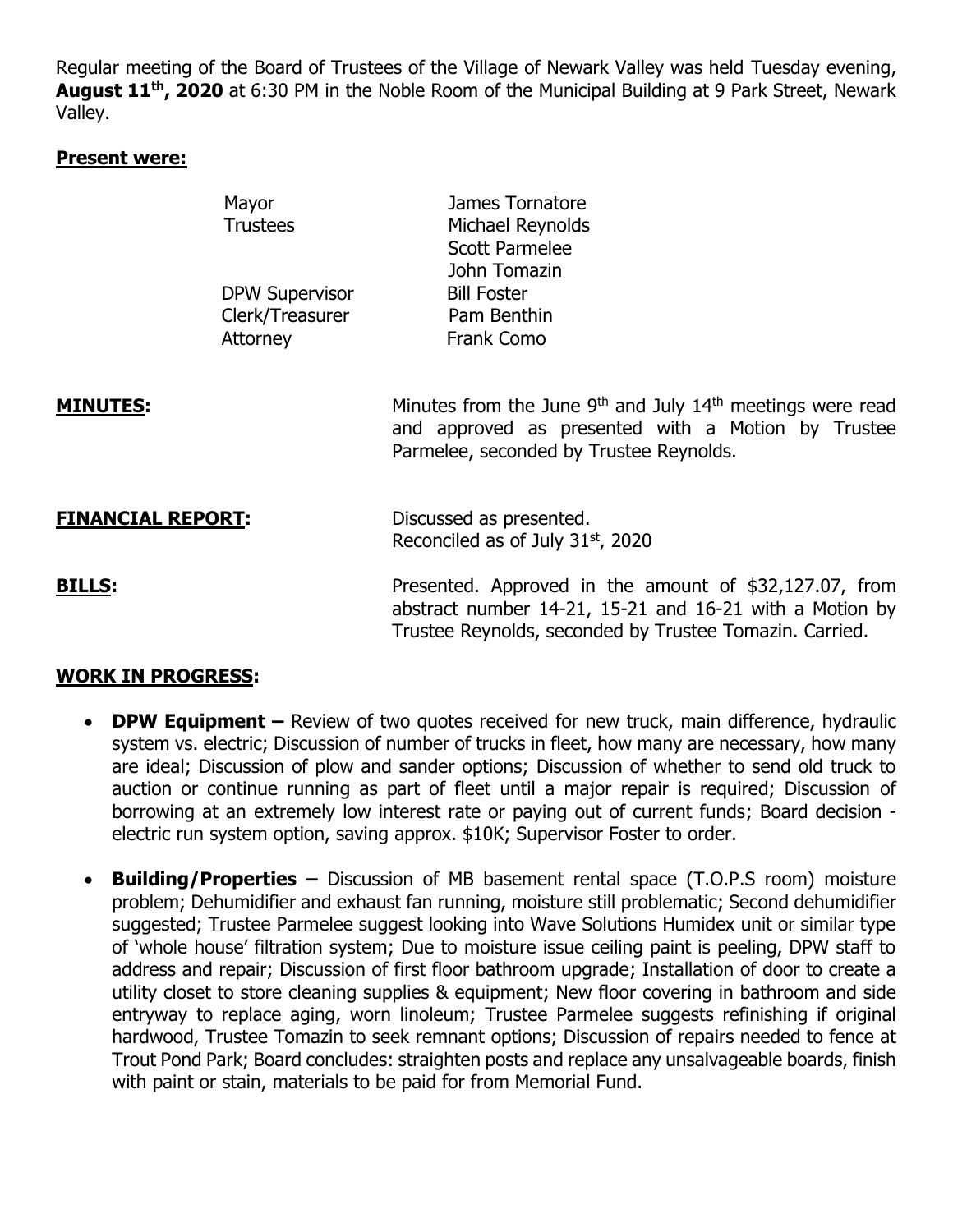- Vacant Property Placards Discussion of billing the cost of required signage to property owners.
- **Village Office Staffing –** Discussion of beginning hiring process for front counter position; Review of past practice staffing and full time/part time; Further discussion required.
- **Code Enforcement –** Review of CEO Foster's meeting with current Richford/Berkshire CEO regarding upcoming Village CEO vacancy and position duties; Review of current and past CEO salary and Fire Inspection compensation; Discussion of possible candidates.
- **Joint Youth Contribution** Discussion of past/current contributions by Village and Towns of NV, Berkshire, & Richford; Per Resolution #16-21 the Village will contribute its normal budgeted amount of \$3,476.00, will discuss possible increase for next year during budget development.
- **Village Gazebo** Benches located in the gazebo have deteriorated over time from general public use and youth vandalism, due to the questionable structural integrity they were removed by DPW Staff; Discussion of moving forward, replace with new metal benches like those on green area, repair and refurbish current wooden benches, move forward with no benches located in gazebo; Further discussion required, DPW Supervisor Foster to get quotes for new benches.
- **Municipal Building Cameras** Discussion of current camera placement at all Village locations; Discussion of installing additional cameras at all MB entrances.
- **Variance Request** Property owner Mr. Arnold submitted variance request in regard to current Village Code requiring a minimum structure setback of 30ft from the street right-of-way line; Board determines more information is required to make a determination.
- **Municipal Building Windows** awaiting word from State departments to move forward.
- **Master Plan** Attorney Como and Trustee Reynolds to collaborate in finishing Village Master Plan.
- **Franchise Spectrum** Attorney Como in communication with both State and Spectrum; Mayor Tornatore to reach out to other Mayors regarding their contracts with Spectrum/Charter
- **Trout Ponds Eagle Scout Project** no new progress.
- **9 Brook Street** Awaiting award/decline notification.
- **Village Welcome Signs** A Wild Signs Co. having restoration supply issues due to COVID-19 shipping delays; Welcome banners installed by DPW Staff, northern border banner stolen two days later, southern border banner taken down by DPW staff so it not to see the same fate.